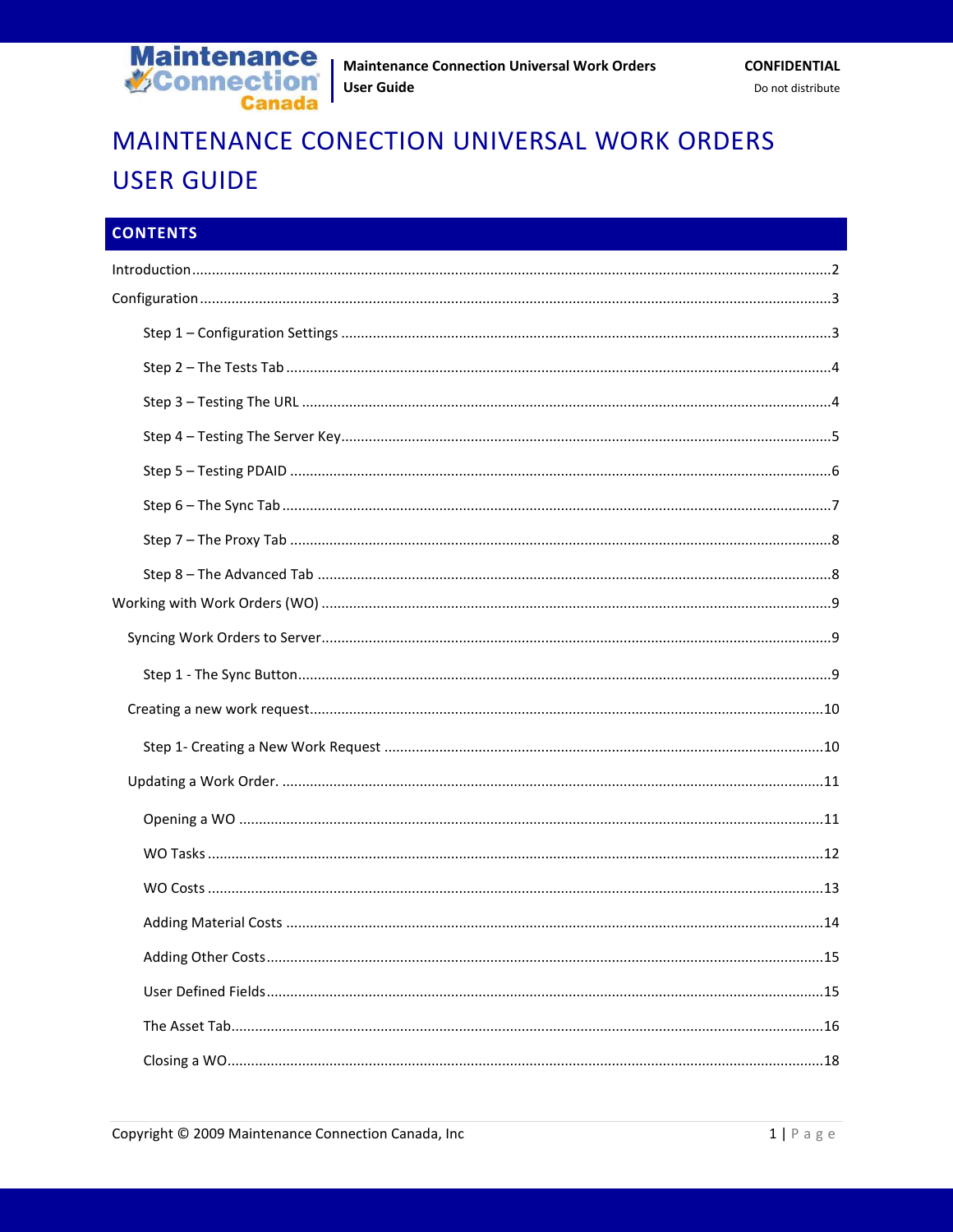

<span id="page-1-0"></span>**INTRODUCTION**

Maintenance Connection Universal Work Orders(UWO) is a cost effective, Windows Pocket PC (Windows Mobile) and Windows PC Desktop solution for taking your Maintenance Connection (MC) work orders into the field. The application utilizes the advanced functionality of Pocket PCs including wireless syncing ability. The desktop version is suitable for laptops that have limited connectivity to the network. Although there are slight visual differences between the two versions, the processes described in this manual are accurate for both versions.

UWO works on a check out/in system. The Work Order(WO) is checked out onto the Mobile device and locked within MC. After the WO is completed it is then its checked back into MC and cleared off the PPC.

Once the WO is complete and checked in it is unlocked on the main MC system and is ready to be changed or closed by the administrator.

|            | Work Order Details - NA-7749                                        |
|------------|---------------------------------------------------------------------|
|            | Why? LIGHT OUT                                                      |
|            | Loc: Smart School District, James Jr. High<br>School, Classroom 101 |
|            | A.ID: SSD-JJ-C101                                                   |
|            | A.Nm: Classroom 101                                                 |
| Proc: L-03 |                                                                     |
|            | Prob: LIGHT OUT                                                     |
| Target     | Date: 2008-02-15                                                    |
| Hours: 1   | Priority: 2                                                         |
|            |                                                                     |
| Main       | Tasks   Costs   UDF<br>  Asset   Close<br><b>2000</b>               |

This screen is typical of a Pocket PC device with supplied applications including Maintenance Connection Mobile.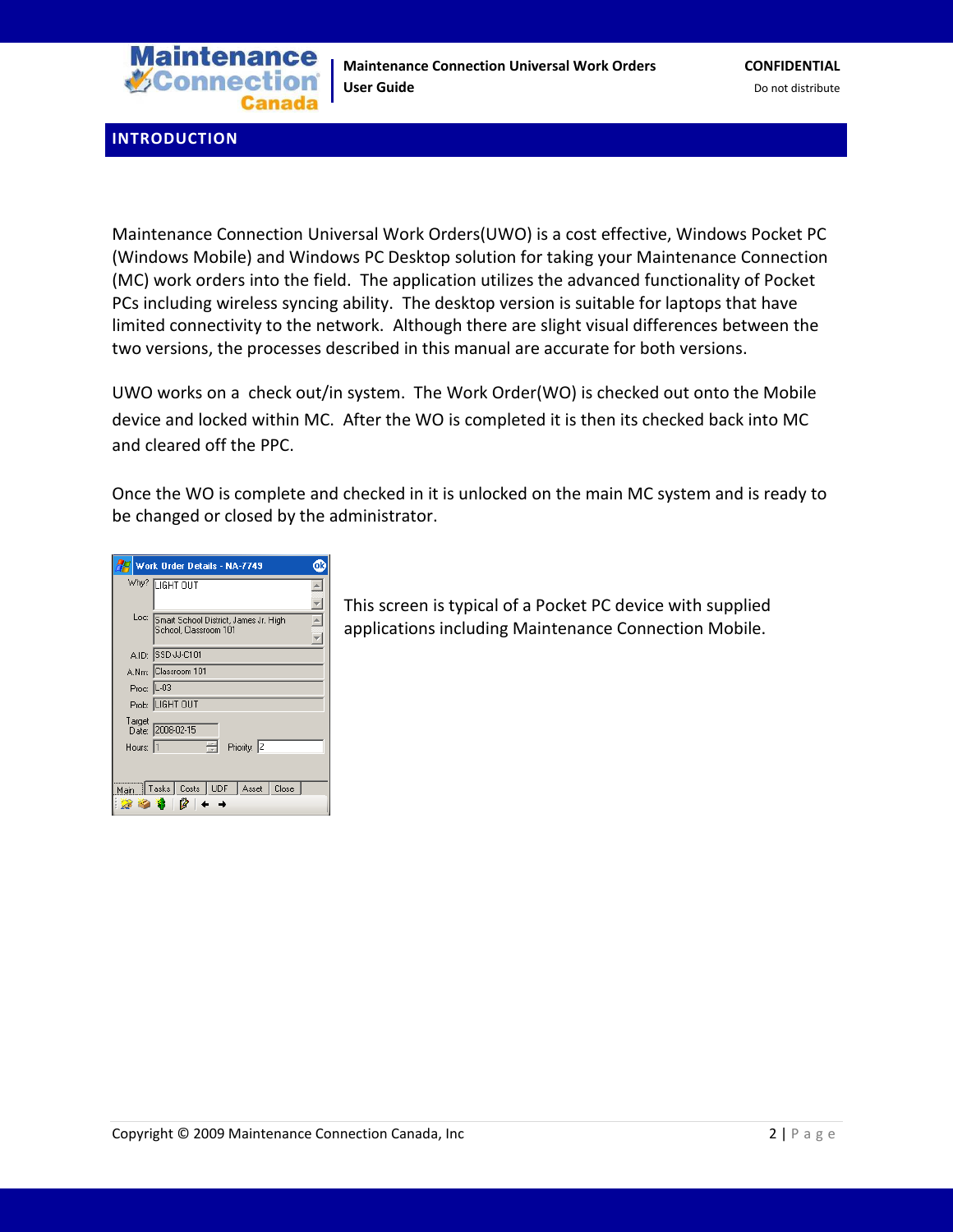

<span id="page-2-0"></span>**CONFIGURATION**

Configuration of UWO consists of entering in the URL of the mobile web service, the server key, and the PDAID. This information will be provided to you by the MC install technician or by your local MC administrator.

<span id="page-2-1"></span>*STEP 1 – CONFIGURATION SETTINGS*





Click the Preferences button after opening UWO This is default setting for UWO, the following fields must be correctly filled out for UWO to connect to the server. **Service URL:**

**Server Key: PDAID:** Obtain these settings and proceed to step two.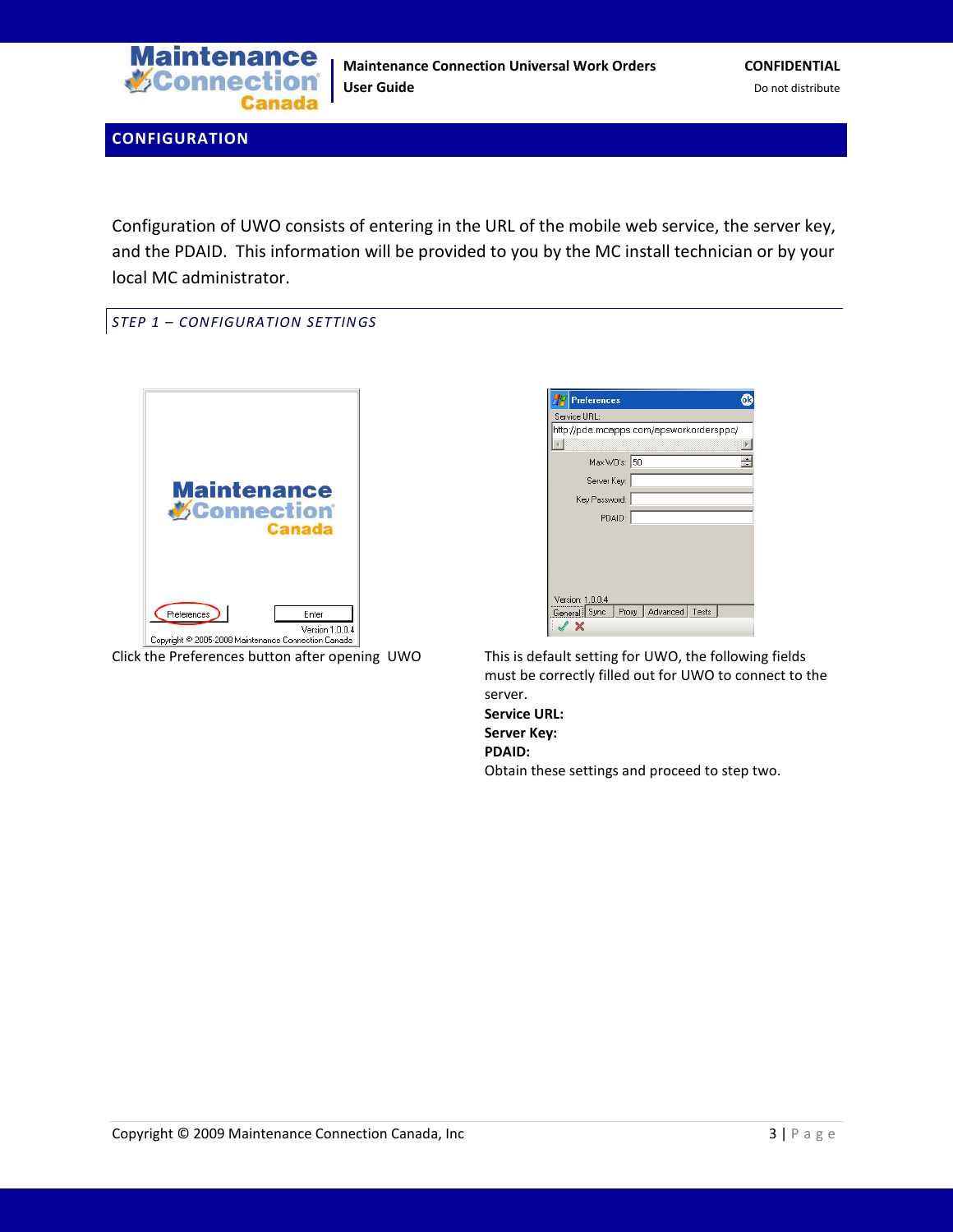

<span id="page-3-0"></span>*STEP 2 – THE TESTS TAB*

Using the information provided by your MC install technician or by your local MC administrator enter in the following:

| <b>Service URL:</b>                                                             |
|---------------------------------------------------------------------------------|
|                                                                                 |
|                                                                                 |
| <b>Server Key:</b>                                                              |
|                                                                                 |
| <b>PDAID:</b>                                                                   |
|                                                                                 |
| The entries on the screen capture are only examples.                            |
|                                                                                 |
| Once entered press the "Tests" on the bottom of the screen to save and continue |
|                                                                                 |
| to the testing stage.                                                           |
|                                                                                 |
|                                                                                 |
|                                                                                 |
|                                                                                 |

<span id="page-3-1"></span>*STEP 3 – TESTING THE URL*

| <b>Preferences</b>                                                                            |
|-----------------------------------------------------------------------------------------------|
| This is where you can test if your preferences are able to<br>connect and use the web server. |
| Test URL                                                                                      |
| Test Server Key                                                                               |
| Test PDAID                                                                                    |
|                                                                                               |
|                                                                                               |
|                                                                                               |
|                                                                                               |
|                                                                                               |
|                                                                                               |
| General Sync Proxy   Advanced Tests                                                           |
|                                                                                               |

The first step in the testing process is to test the URL entered in Step two. Click on the Test URL button and you will receive one of two messages.

A successful connection will return the following:

| <b>Results of Connect test</b> |  |
|--------------------------------|--|
| <b>Success</b>                 |  |
|                                |  |

If the mobile device is unable to connect to the URL the following will be displayed:

**Results of Connect test...** Could not find http://mobile.mccdemo.co/PPCWO2.asmx - this could be due to the wrong ServiceURL or because your connection to the Internet is temporarily unavailable.  $\boxed{\begin{array}{c} \text{OK} \end{array}}$ 

If you receive this message either the URL entered is incorrect, or your connection to the server is not working.

To resolve the URL double check your entry in Step 2. If there are no errors contact your MC install technician or your local MC administrator.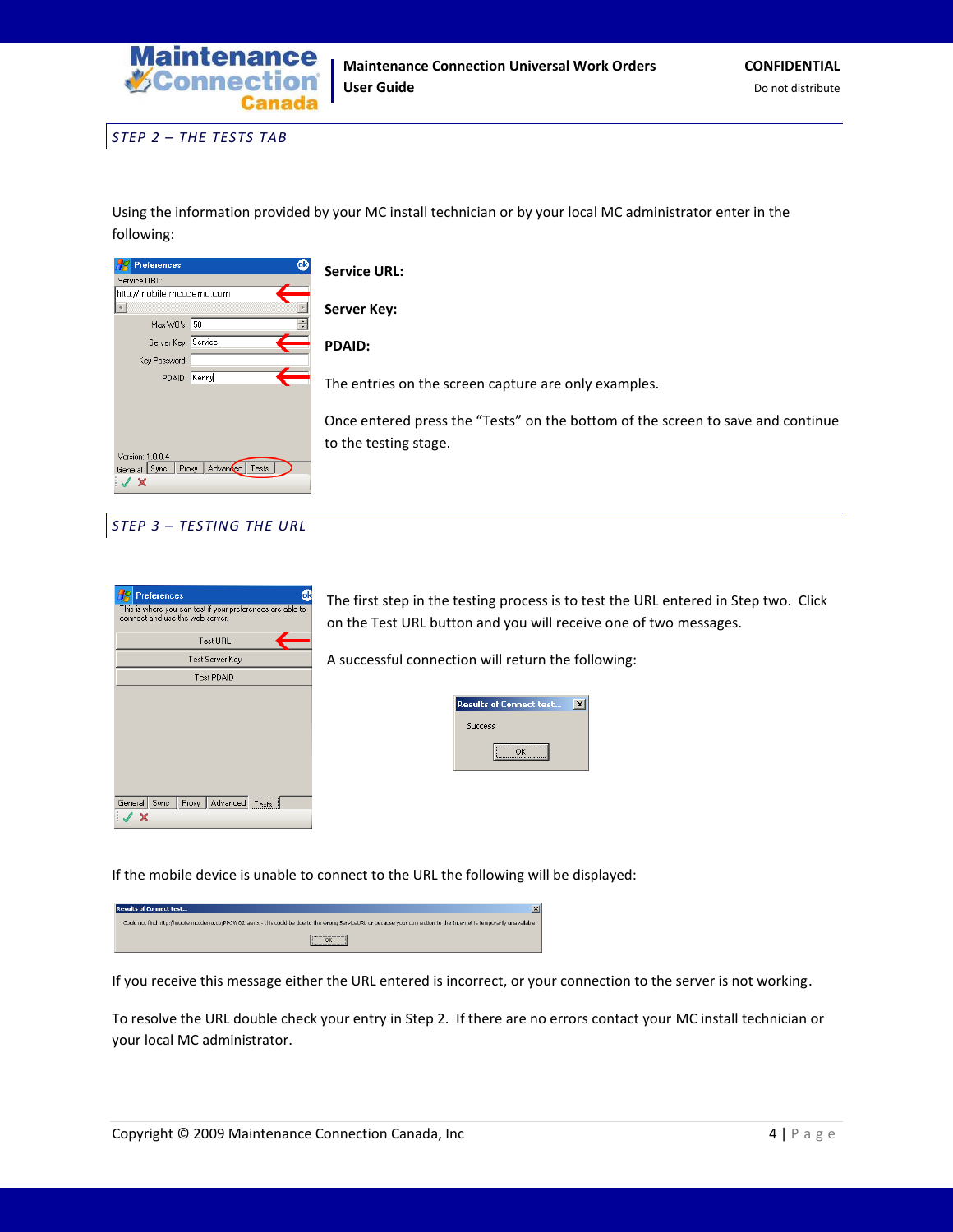

To confirm you connection to the server is working you can open a web page on your PDA or check any other application that uses the same connection. If you are unable to use other applications contact your local network administrator.

If you have an error, resolve it prior to proceeding with the other tests.

# <span id="page-4-0"></span>*STEP 4 – TESTING THE SERVER KEY*

| ◍<br><b>Preferences</b><br>This is where you can test if your preferences are able to<br>connect and use the web server. | The second step in the testing process is to test the Server Key entered in Step<br>two. Click on the Test Server Key button and you will receive one of two |
|--------------------------------------------------------------------------------------------------------------------------|--------------------------------------------------------------------------------------------------------------------------------------------------------------|
| Test URL                                                                                                                 | messages.                                                                                                                                                    |
| Test Server Key<br>Test PDAID                                                                                            | A successful connection will return the following:                                                                                                           |
|                                                                                                                          | $\vert x \vert$<br><b>Result of server key test</b><br>Server key exists and connects to database                                                            |
| General Sync   Proxy   Advanced<br>Tests                                                                                 | OK                                                                                                                                                           |

If the mobile device is unable to connect to the Server Key the following will be displayed:

| $\vert x \vert$<br><b>Result of server key test</b>                                                                                  |
|--------------------------------------------------------------------------------------------------------------------------------------|
| Server key does not exist or network connection to database is down. Contact Maintenance Connection administrator to report problem. |
|                                                                                                                                      |

If you receive this message either the Server Key entered is incorrect, or your connection to the server is not working.

To resolve the Server Key double check your entry in Step 2. If there are no errors contact your MC install technician or your local MC administrator.

To confirm you connection to the server is working you can open a web page on your PDA or check any other application that uses the same connection. If you are unable to use other applications contact your local network administrator.

If you have an error, resolve it prior to proceeding with the other tests.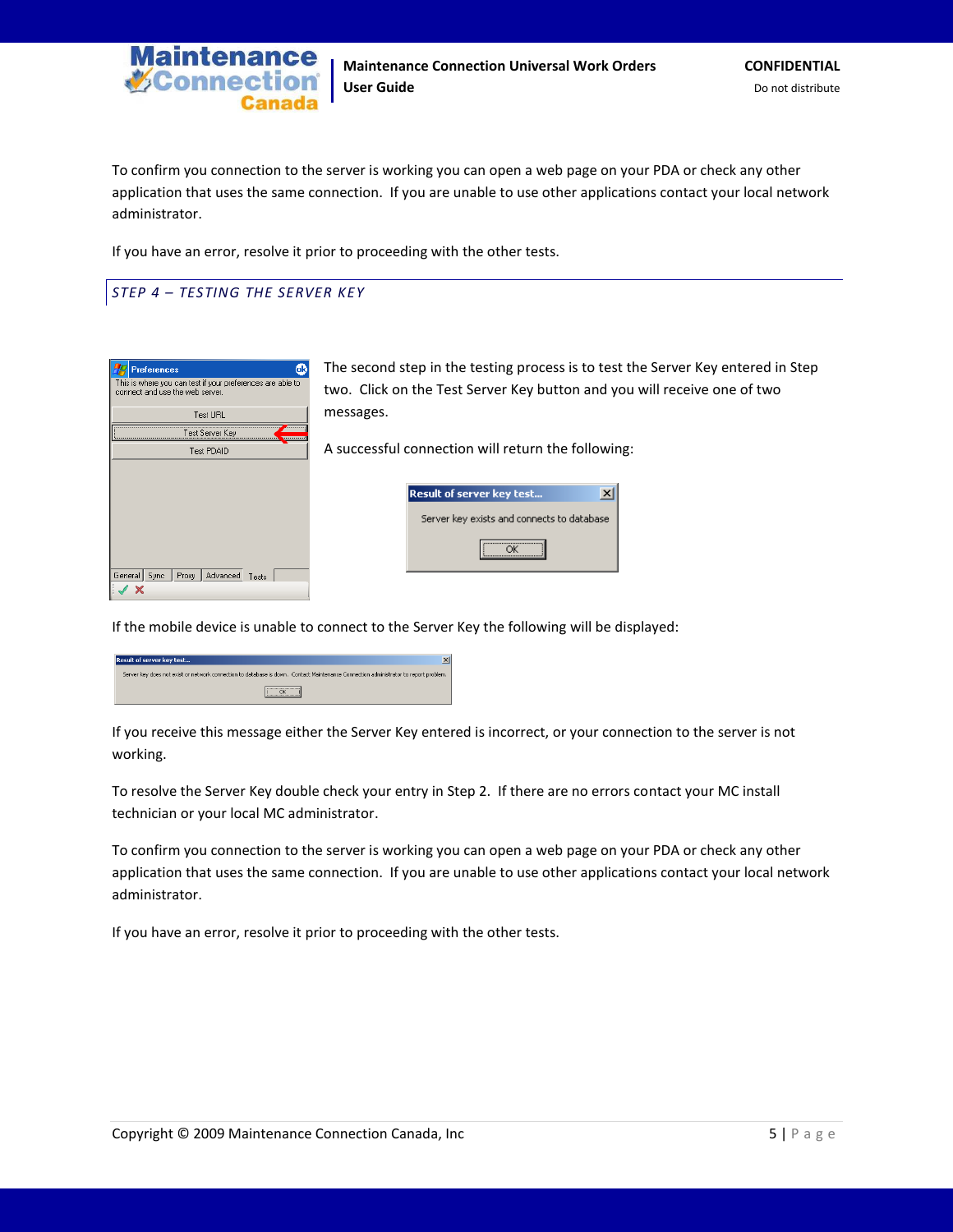

<span id="page-5-0"></span>*STEP 5 – TESTING PDAID*

| $\bullet$<br><b>Preferences</b>                                                               | The third step in the testing process is to test the PDAID entered in Step two. Click |
|-----------------------------------------------------------------------------------------------|---------------------------------------------------------------------------------------|
| This is where you can test if your preferences are able to<br>connect and use the web server. | on the Test PDAID button and you will receive one of two messages.                    |
| Test URL<br>Test Server Key<br>Test PDAID                                                     | A successful connection will return the following:                                    |
|                                                                                               | <b>Result of PDAID test</b><br>$\vert x \vert$<br>PDAID exists                        |
|                                                                                               | OK                                                                                    |
| General Sync Proxy Advanced Tests                                                             |                                                                                       |

If the mobile device is unable to find the PDAID the following will be displayed:

| <b>Result of PDAID test</b><br>×                                                                                                        |
|-----------------------------------------------------------------------------------------------------------------------------------------|
| PDAID does not exist or server key is invalid, test server key and then contact Maintenance Connection administrator to report problem. |
|                                                                                                                                         |

If you receive this message either the PDAID entered is incorrect, or your connection to the server is not working.

To resolve the PDAID double check your entry in Step 2. If there are no errors contact your MC install technician or your local MC administrator.

To confirm you connection to the server is working you can open a web page on your PDA or check any other application that uses the same connection. If you are unable to use other applications contact your local network administrator.

If you have an error, resolve it prior to proceeding with the next step.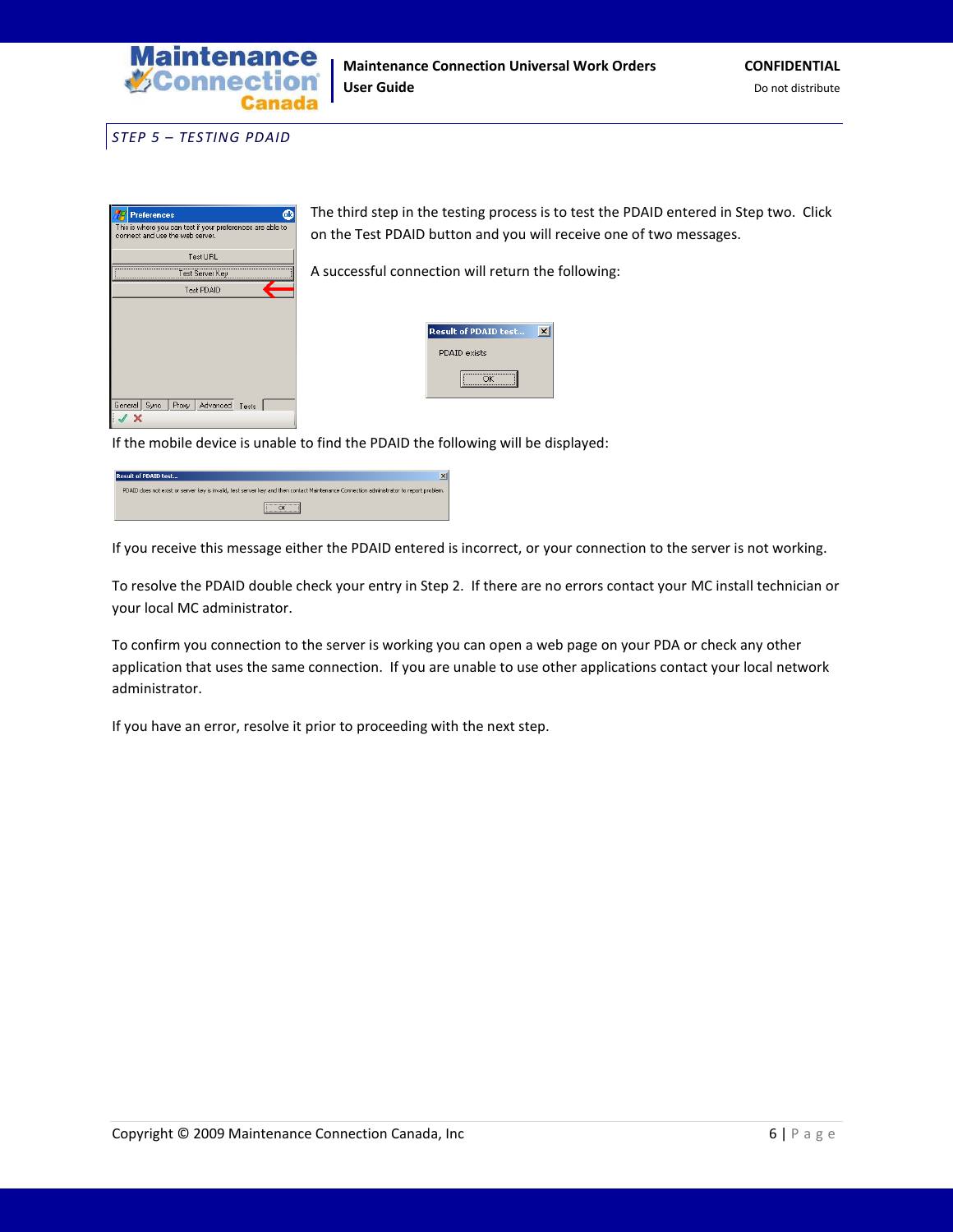

## <span id="page-6-0"></span>*STEP 6 – THE SYNC TAB*

| <b>Preferences</b>                                                        |     |  |  |
|---------------------------------------------------------------------------|-----|--|--|
| For faster performance, unselect the items you don't need<br>copied here. |     |  |  |
| ⊽<br>Asset Info                                                           |     |  |  |
| ■ Historic WO's for Asset                                                 |     |  |  |
| ⊽<br>Tasks                                                                |     |  |  |
| Costs                                                                     |     |  |  |
| Max Tasks/WO:                                                             | 50  |  |  |
| Max Stockrooms:                                                           | 500 |  |  |
| Max Laborers:                                                             | 500 |  |  |
|                                                                           |     |  |  |
|                                                                           |     |  |  |
|                                                                           |     |  |  |
| General Sync Princy   Advanced   Tests                                    |     |  |  |
|                                                                           |     |  |  |
|                                                                           |     |  |  |

Click on the "Sync" tab to display the screen to your left. The Sync screen lets you configure how much information is downloaded to your PDA.

Decide which of the items are required for your work environment and then select accordingly.

**Asset Info:** Detailed information about the assets that is being repaired.

**Historic WO's for Asset:** Past work orders for the asset, to help with knowledge of past repairs.

**Tasks:** The tasks linked to the procedure on the work order.

**Costs:** A list of estimated and actual costs of repairs

**Max Task/WO:** How many tasks per work order are downloaded.

**Max Stockrooms:** How many stockrooms are downloaded.

**Max Laborers:** How many laborers are downloaded.

To improve performance it is recommended that each of these items be adjusted according to your organization. It is important to discuss these settings with your Maintenance Connection representative. If you set these numbers too high the performance of you device may degrade. If you set the numbers too low you may not have the information you need to complete the WO.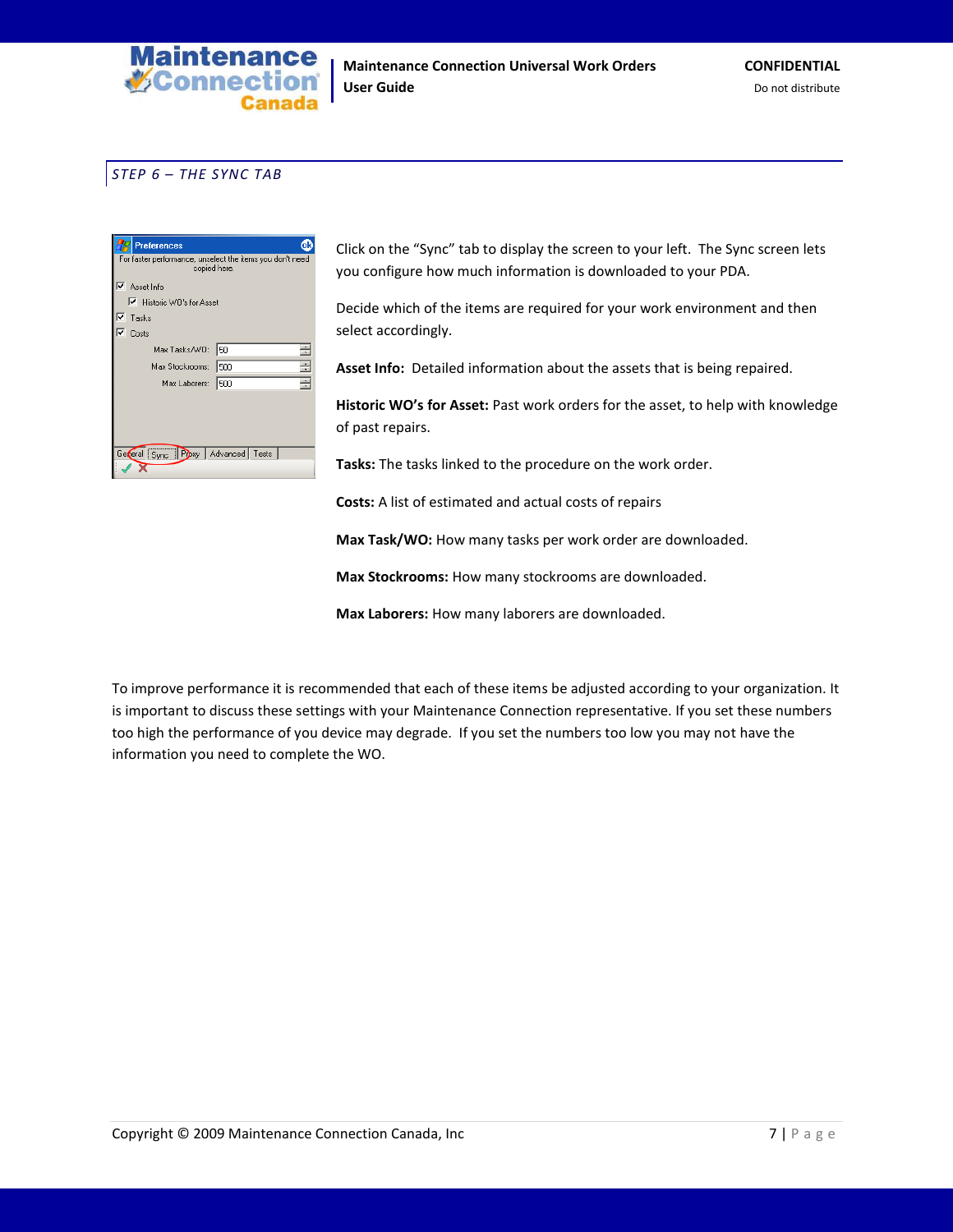

## <span id="page-7-0"></span>*STEP 7 – THE PROXY TAB*



Please note: For the purpose of this manual the Proxy tab is not covered. The proxy tab is only used is special circumstances and is normally configured by your network administrator.

## <span id="page-7-1"></span>*STEP 8 – THE ADVANCED TAB*



The advanced tab is used when synchronization errors occur or when the software is going to be upgraded.

If your PDA software is going to be upgraded click the "Prepare for Upgrade" button.

If you are having issues syncing data with your PDA click the "Delete Local Data" button and then attempt the synchronization again.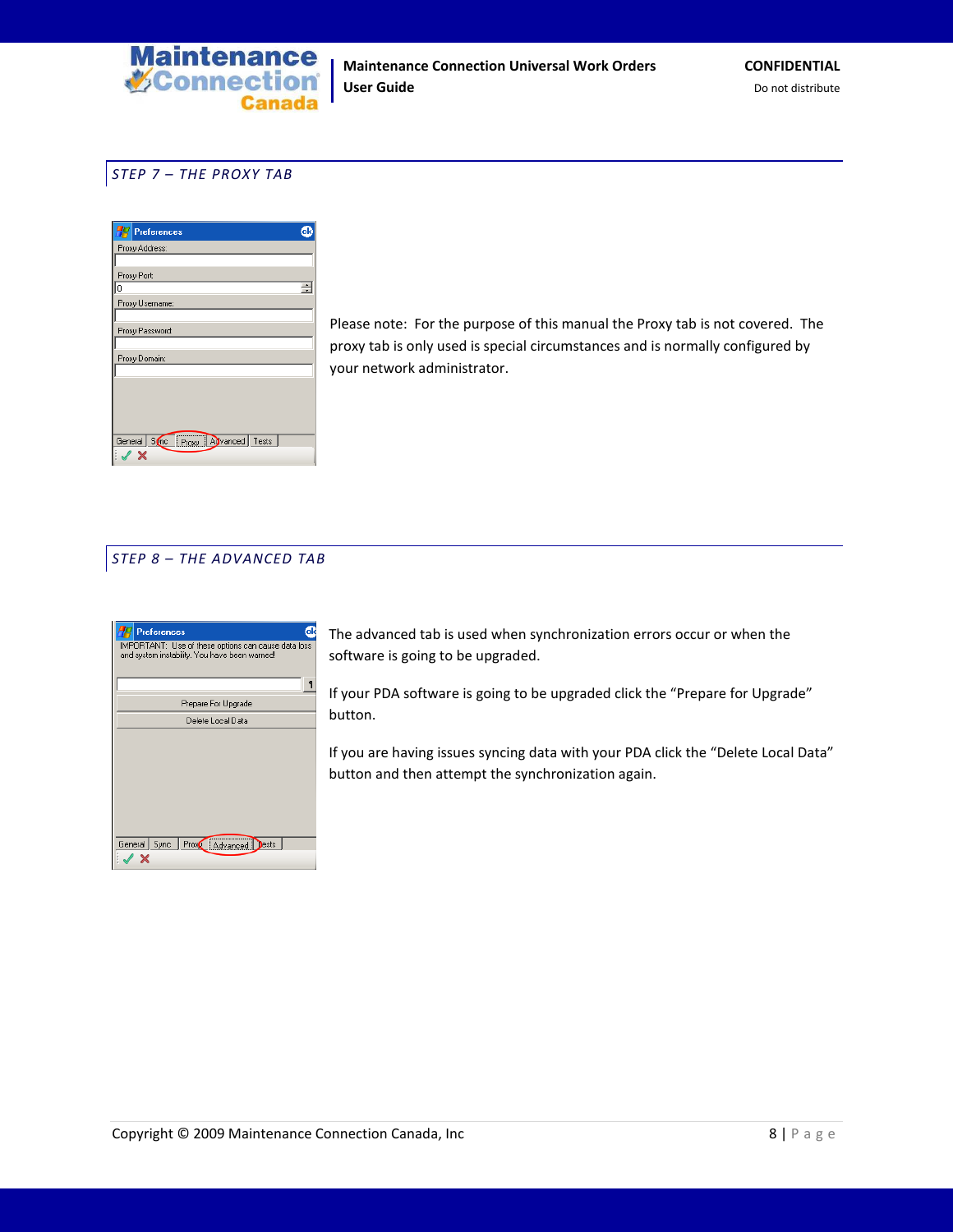

# <span id="page-8-0"></span>**WORKING WITH WORK ORDERS (WO)**

<span id="page-8-1"></span>SYNCING WORK ORDERS TO SERVER

<span id="page-8-2"></span>*STEP 1 - THE SYNC BUTTON*



Click the synchronize button as shown to the left to perform the synchronization. The synchronization will allow you to use your device without being connected to your network or computer. The synchronization copies both data to your device and from your device.

| Loading                                                             |
|---------------------------------------------------------------------|
| Loading, please wait                                                |
| This screen will disappear when loading is complete.                |
|                                                                     |
| Syncing list and details                                            |
| Fetching WO List<br>Compairing list against local work orders       |
| Fetching Details                                                    |
| Fetching required assets<br>Fetching status code information        |
| Fetching cost code information                                      |
| Fetching stockrooms                                                 |
| Fetching required repair centers<br>Fetching labor record for PDAID |
|                                                                     |
|                                                                     |
|                                                                     |
|                                                                     |

While the device is being synchronized the following screen will appear for a few seconds to a few minutes depending on the number of WO's assigned to the user.

After Synchronization is complete a list of WO will be visible as shown below

|                | <b>MCMobile Desktop</b> |          |                   |  |
|----------------|-------------------------|----------|-------------------|--|
|                | Status                  | WOID     | Location          |  |
| 2              | Issued                  | CGY-7685 |                   |  |
| $\overline{2}$ | Issued                  | CGY-7732 | Calgary, Building |  |
| 2              | Issued                  | NA-7749  | Smart School Dis  |  |
| $\overline{c}$ | Issued                  | EDM-7797 | Smart School Dis  |  |
|                |                         |          |                   |  |
|                |                         |          |                   |  |
|                | 00 H T + 6              |          |                   |  |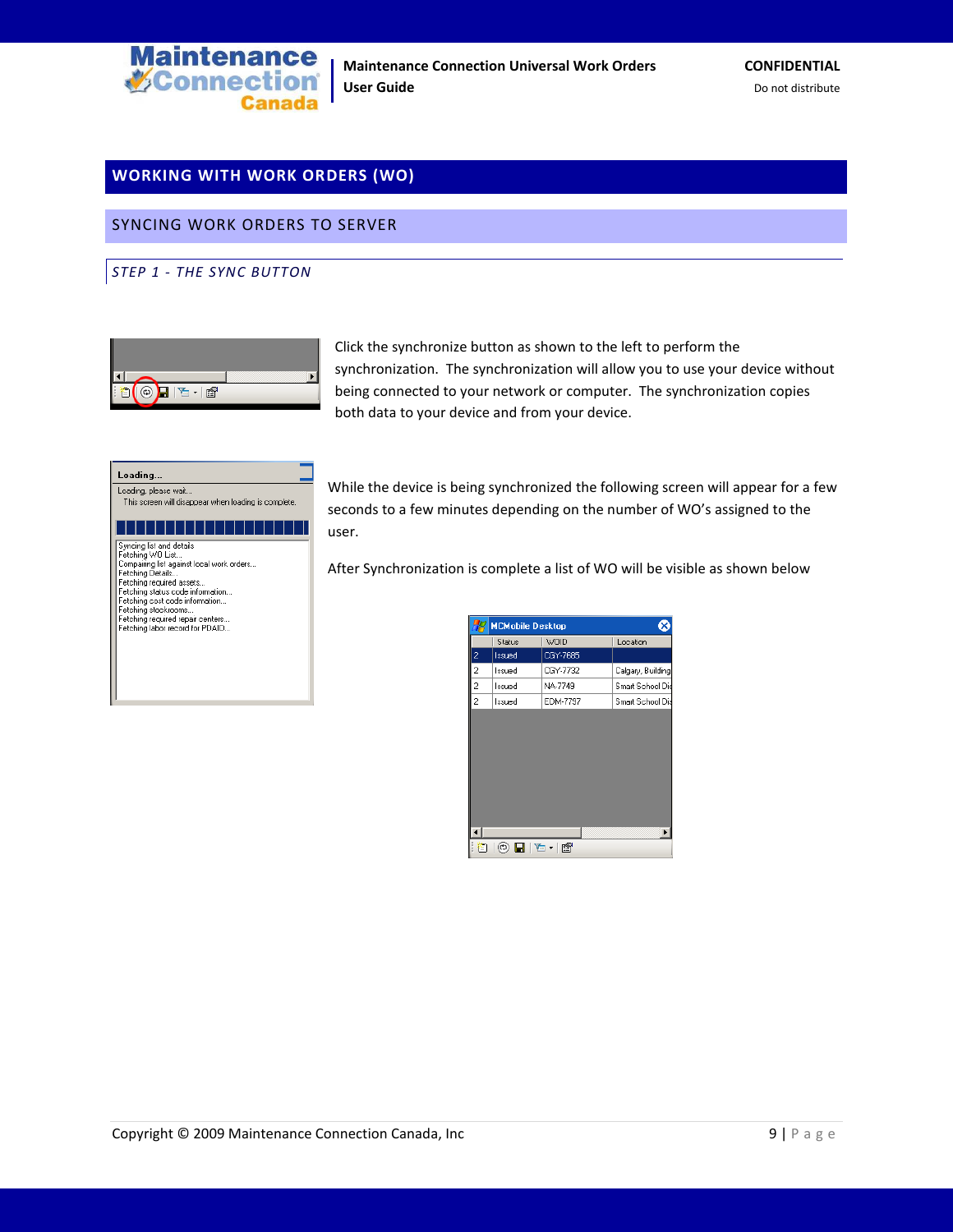

## <span id="page-9-0"></span>CREATING A NEW WORK REQUEST

<span id="page-9-1"></span>*STEP 1- CREATING A NEW WORK REQUEST*



Press the new WO button as shown to the left.

| Create New WO               |                                                         |
|-----------------------------|---------------------------------------------------------|
| it, or them, blank.         | If you do not know the Asset ID or Procedure ID - leave |
| Asset ID: AIR1              |                                                         |
|                             | Procedure ID: AIR Filter Replace                        |
| Reason:                     |                                                         |
| Air filter needs replacing. |                                                         |
|                             |                                                         |

The options for creating a new WO are Asset ID, Procedure ID and Reason.

**Asset ID:** If known enter the Asset ID of the item requiring maintenance. If unknown enter a location/description of the assets to assist the administrator in completing the WO.

**Procedure ID:** If known enter the Procedure ID or leave blank.

**Reason:** Enter the reason for the WO.

When complete press the in the bottom left corner of the screen to submit.

|                | <b>MCMobile Desktop</b> |                |                   |
|----------------|-------------------------|----------------|-------------------|
|                | WOID<br><b>Status</b>   |                | Location          |
|                | Requested               | Created On PPC |                   |
| 2              | Issued                  | CGY-7685       |                   |
| $\overline{c}$ | Issued                  | CGY-7732       | Calgary, Building |
| $\overline{c}$ | Issued                  | NA-7749        | Smart School Dis  |
| 2              | heuzzl                  | FDM-7797       | Smart School Dis  |

After submission the request will show on the top of your list as "requested". At this stage the WO only exists on your device and is not uploaded to MC until your next sync. After the sync it will no longer show up because it still needs to be approved. If the WO is assigned to this PPC and after approval by your administrator the work order status will change to issued and once again show up on the device.

If the work needs to be completed immediately you change the status to issued and then completed as shown on page 18 of this manual.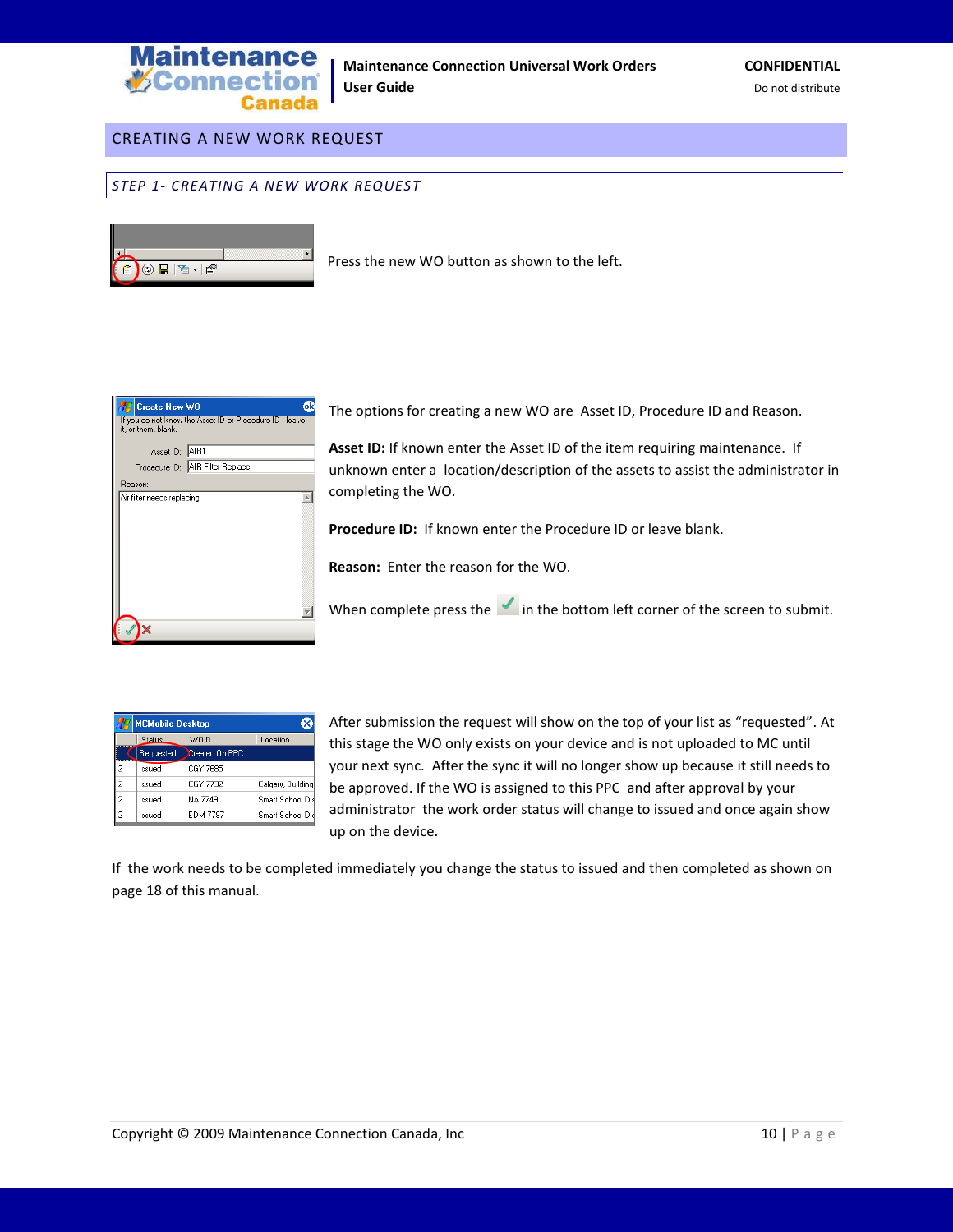

## <span id="page-10-0"></span>UPDATING A WORK ORDER.

#### <span id="page-10-1"></span>*OPENING A WO*

|   | <b>MCMobile Desktop</b> |          |                   |  |  |
|---|-------------------------|----------|-------------------|--|--|
|   | Status                  | WOID     | Location          |  |  |
|   | lssued                  | CGY-7685 |                   |  |  |
| 2 | lssued                  | CGY-7732 | Calgary, Building |  |  |
| 2 | Issued                  | NA-7749  | Smart School Dis  |  |  |
| 2 | lssued                  | EDM-7797 | Smart School Dis  |  |  |

Double click on the WO you are going to update.

|            | Work Order Details - NA-7749                                         |
|------------|----------------------------------------------------------------------|
|            | Why? LIGHT OUT                                                       |
| Loc:       | Smart School District, James Jr. High<br>School, Classroom 101       |
|            | A.ID: SSD-JJ-C101                                                    |
|            | A.Nm: Classroom 101                                                  |
| Proc: L-03 |                                                                      |
|            | Prob: LIGHT OUT                                                      |
| Target     | Date: 2008-02-15                                                     |
| Hours: 1   | Priority: 2                                                          |
| Main       | Tasks   Costs   UDF<br>  Asset<br>Close<br>$\bullet \bullet \bullet$ |

The initial WO screen is primarily read only information only with the exception of the "Why" field and the "Priority Field".

The field descriptions are:

**Why?:** The reason for the work order

**Loc:** Location of the Assets

**A ID:** Asset ID

**A Nm:** Asset Name

**Proc:** ID of the procedure to be performed

**Problem:** Problem code ID

**Target Date:** Date targeted for completion

**Hours:** Estimated hours to do job

**Priority:** Current Priority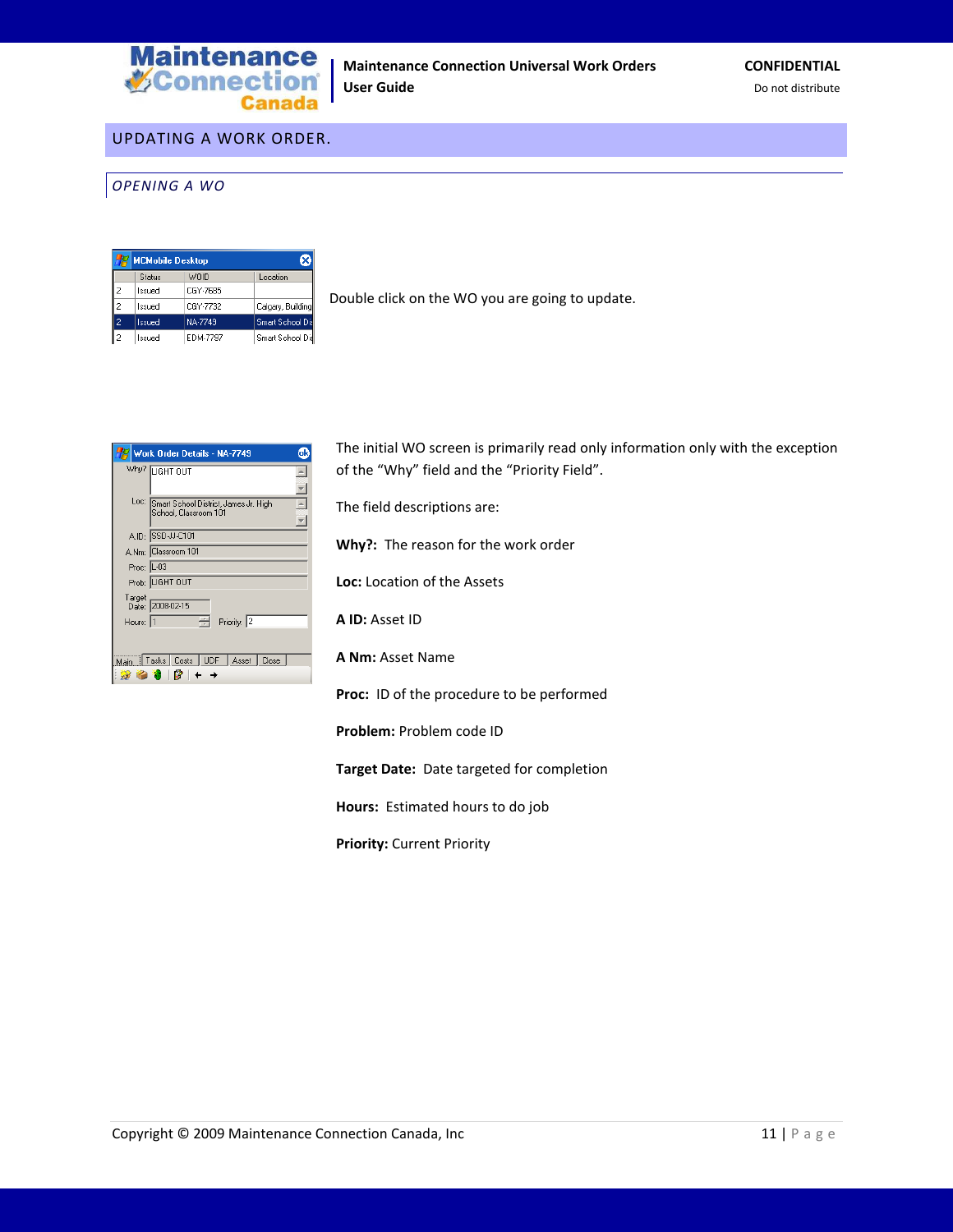

## <span id="page-11-0"></span>*WO TASKS*

|                                                                        |    | Work Order Details - NA-7749                   |  |
|------------------------------------------------------------------------|----|------------------------------------------------|--|
|                                                                        | #  | Task Action                                    |  |
| ⊽                                                                      |    | Check Points:                                  |  |
|                                                                        | 10 | Clean fixture thoroughly.                      |  |
|                                                                        | 20 | Check all sockets, replace as needed.          |  |
|                                                                        | Яſ | Inspect anchors or anchoring device, tighter   |  |
|                                                                        | 40 | Examine fixture glass, side panels, diffusers, |  |
|                                                                        | 50 | If group relamping is due, change all lamps;   |  |
|                                                                        | 60 | Check operation.                               |  |
|                                                                        | 70 | Clean up work area and remove all debris.      |  |
| <b>UDF</b><br>l Co <del>≩</del> ts∶<br>Close<br>Asset<br>M in<br>Tasks |    |                                                |  |

The WO task are listed in order the procedure is meant to be completed.

The operator is expected to check off all tasks completed and can then move onto the Costs Tab

To set all of the tasks complete at once click the icon as shown below.



Please note, the tasks will not show as complete until you go to another tab.



For each task you can enter in further details by clicking on the task. The following fields can be filled out:

**Completed:** Check if task has been completed. **Failed:** Check if item in question has failed **Initials:** Enter initials of person completing the work **Rating:** Used if item has a rating code **Readings Init:** If a meter, enter in the initial meter reading **Readings Fin:** If a meter, enter in the final meter reading **Comments:** Any comments pertinent to the task

It's important to note that you can scroll through all the task by using the arrow buttons on the bottom left of the school.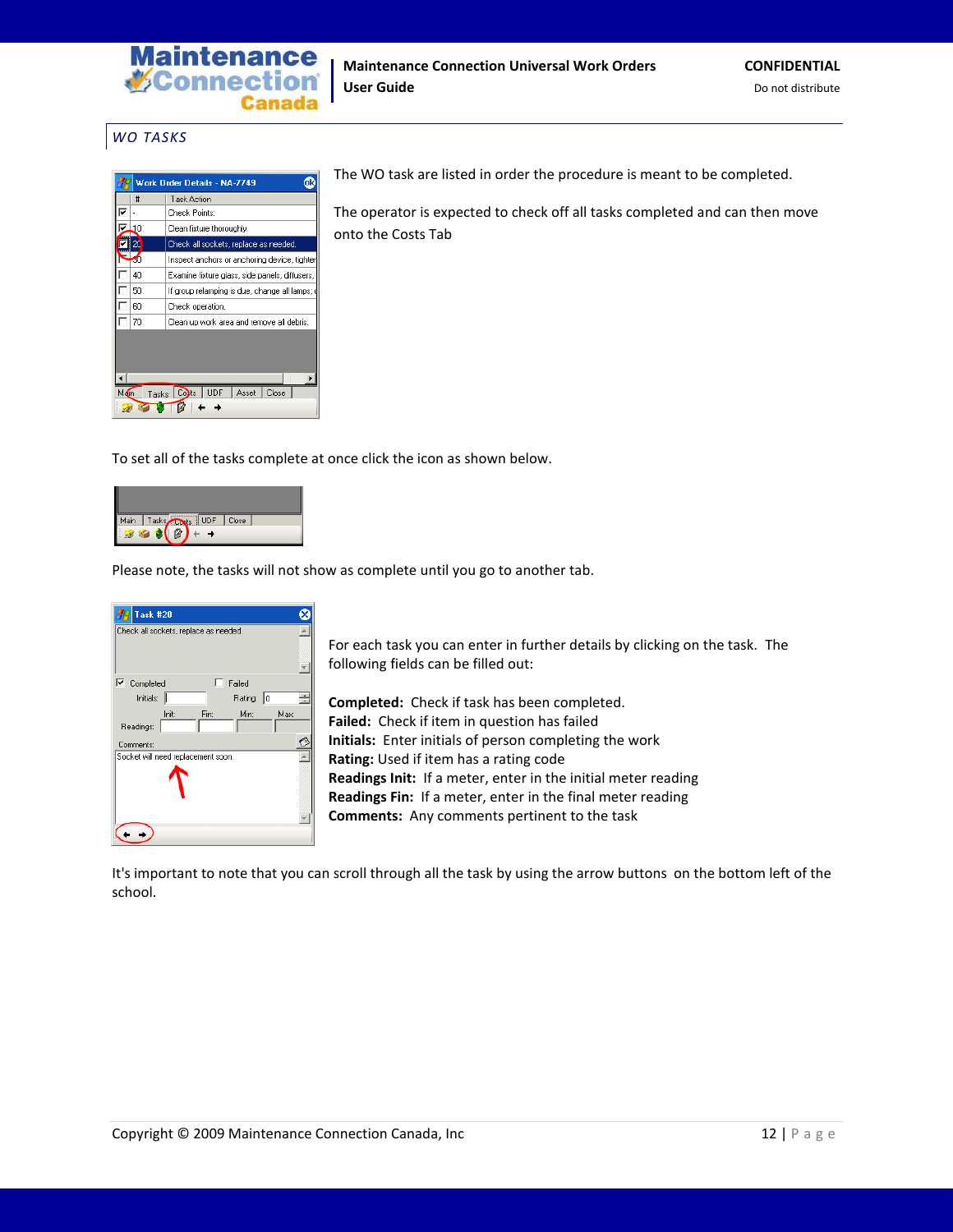

## <span id="page-12-0"></span>*WO COSTS*



Click on the costs tab to open the WO Costs area.



Click on the "Add New Labor" icon as show to the left

|        | CGY-7685 - Labor Cost                                                                                                                                                                                                 |                  |  |  |
|--------|-----------------------------------------------------------------------------------------------------------------------------------------------------------------------------------------------------------------------|------------------|--|--|
| Labor: | <b>ABC Elevators</b><br>Allott, John                                                                                                                                                                                  |                  |  |  |
|        | Baluch, Ken<br>Barnes, Ashley<br>Chelsea Smith<br>Clear H2O<br>Crosley, Greg<br>DiGrazia, John<br>Dow, Stephen<br>Erickson, Ken<br>Ganyo, Brian<br>Goldston, Sean<br>Hadden, Glynis<br>Isfeld, Irene<br>Joseph, David |                  |  |  |
|        | Reg. Hrs: 2                                                                                                                                                                                                           |                  |  |  |
|        | Overtime Hrs: 0                                                                                                                                                                                                       |                  |  |  |
|        | Other Hrs: 0                                                                                                                                                                                                          |                  |  |  |
|        |                                                                                                                                                                                                                       | Date: 12/ 4/2008 |  |  |
|        |                                                                                                                                                                                                                       |                  |  |  |



To add a new labor cost.

- 1. Select the employee
- 2. Enter in the hours, overtime hours, and other hours
- 3. Press the  $\sqrt{\ }$

The hours will be confirmed and shown on the screen.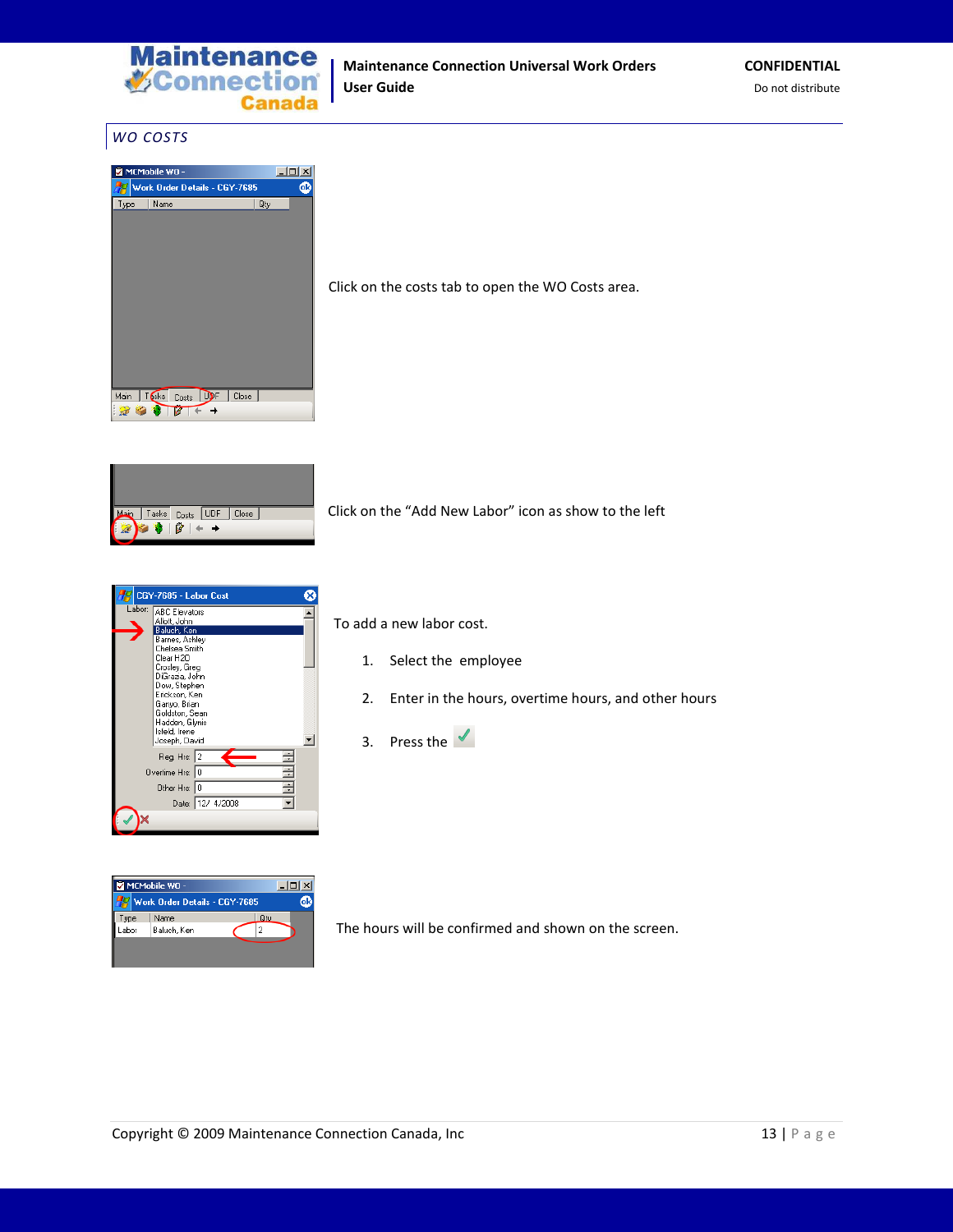

#### **Maintenance Connection Universal Work Orders CONFIDENTIAL User Guide** Do not distribute



Note: If there are estimates assigned to the WO they will show in the list. If you click on the estimate the new labor cost screen will appear with the employee name already selected.

# <span id="page-13-0"></span>*ADDING MATERIAL COSTS*



Click on the "Material Costs" icon as show to the left

| <b>MCMobile Desktop</b> |        |
|-------------------------|--------|
| Enter the Material ID:  | OΚ     |
|                         | Cancel |
| SG50 Light Bulb         |        |

A dialogue box similar to the one on the left will appear. Enter in the Material ID number.

|                                                                                               | CGY-7685 - Material Cost |  |
|-----------------------------------------------------------------------------------------------|--------------------------|--|
|                                                                                               | Name: SG50 Light Bulb    |  |
| Qty Est: $ 0 $                                                                                |                          |  |
| Qty Act: 0                                                                                    |                          |  |
| Unit Cost: 0.00                                                                               |                          |  |
| Other Cost: 0.00                                                                              |                          |  |
| Unit Charge: 0.00                                                                             |                          |  |
| Stockroom:                                                                                    |                          |  |
| (Direct Issue)<br>(Out Of Pocket)<br>Edm fifo.<br>NA last<br>Sin lifo<br>Singapore Stock Room | San Francisco Stock Room |  |
|                                                                                               |                          |  |

Enter in the following as required:

**Qty Act:** Actual quantity of item used

**Unit Cost:** If known

**Other Cost:** If applicable

**Unit Charge:** Cost charged to client (if different)

**Stockroom:** Select Direct Issue if it is an item that is not normally stocked but is tracked in the inventory, Out of pocket if it is an item that was purchased by the employee for this WO. Or select the name of the stock room the item was taken from. Press the  $\bullet$  to continue

| _abor    |                 |    |
|----------|-----------------|----|
| abor.    |                 | トウ |
| _abor    | Baluch, Ken     | トウ |
| Material | test            | ĿГ |
| Material | SG50 Light Bulb |    |
|          |                 |    |

The material cost will be shown in the costs list along with the Labor costs.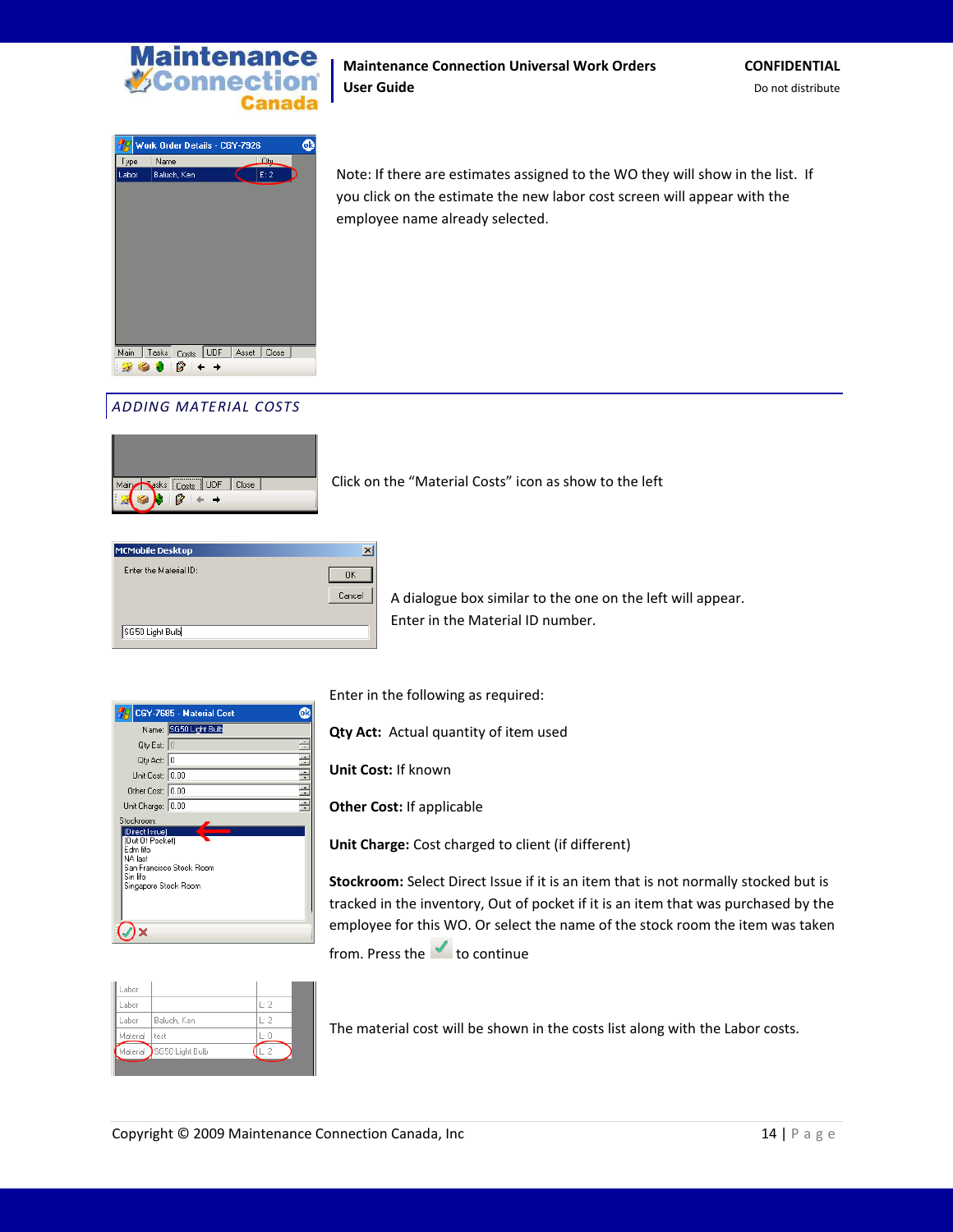

<span id="page-14-0"></span>*ADDING OTHER COSTS*



Click on the "Other Costs" icon as show to the left



Enter in the following fields to complete the other cost.

**Name:** The name of the item/service purchased

**Desc:** The description of the item/service purchased

**Actual Cost:** The cost of the item/service

**Date:** The date of the purchase

**Invoice:** The invoice number if applicable

When complete press the  $\checkmark$  to submit.



Similar to Labor and Material Costs, the Other costs will appear in the list of costs.

## <span id="page-14-1"></span>*USER DEFINED FIELDS*



Click on the UDF tab to view the user defined fields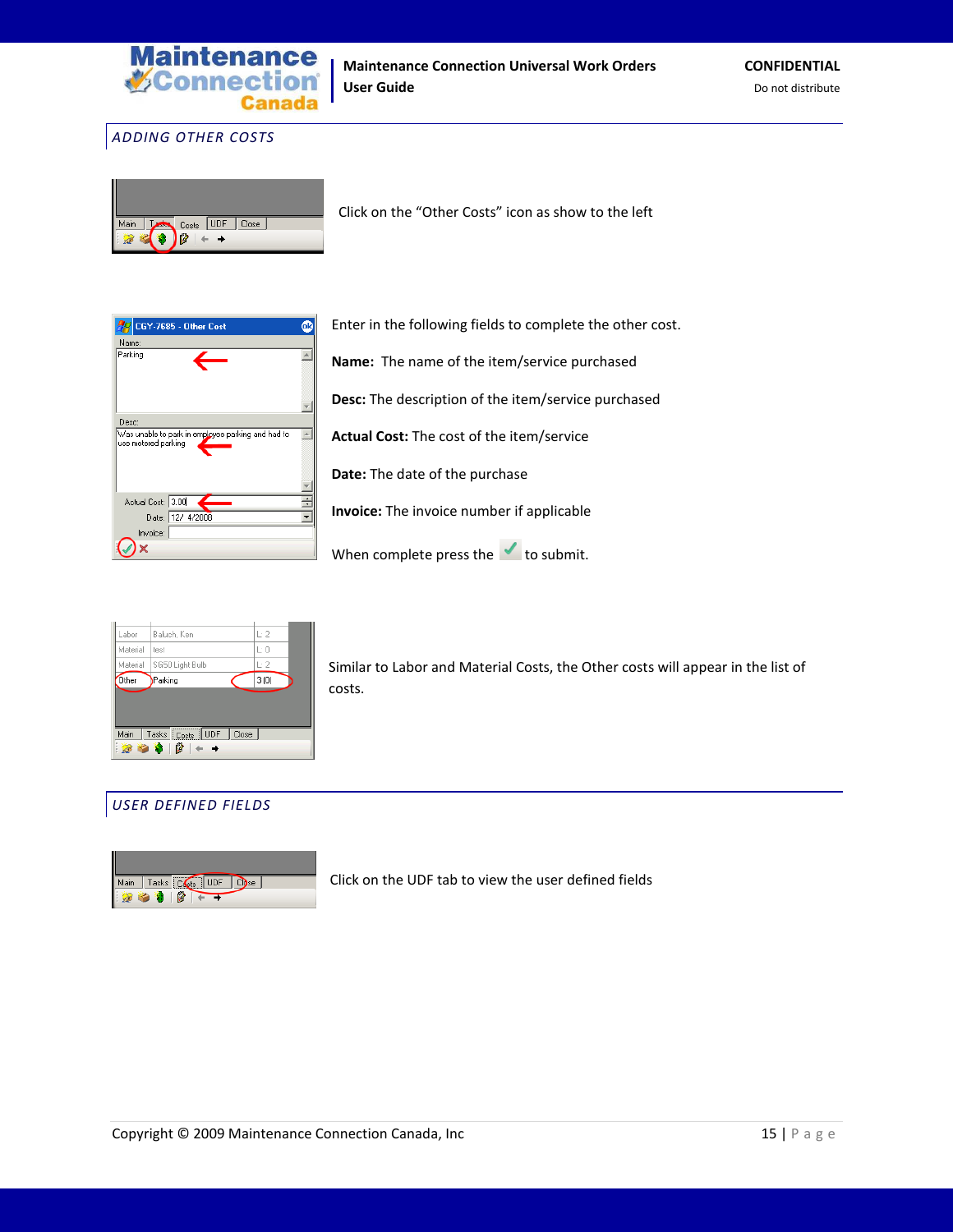

Enter in the details and proceed to another tab to continue.

| Work Order Details - NA-7749                                |  |  |  |
|-------------------------------------------------------------|--|--|--|
| Requester Name:                                             |  |  |  |
| Teacher, Terry                                              |  |  |  |
| Telephone:                                                  |  |  |  |
| 230-7898                                                    |  |  |  |
| User Defined Fields:                                        |  |  |  |
| 1                                                           |  |  |  |
| $\overline{2}$                                              |  |  |  |
| 3                                                           |  |  |  |
| 4                                                           |  |  |  |
| 5                                                           |  |  |  |
| $Date(6)$ :<br>匾<br>Flag 1<br>12 / 04 / 2008                |  |  |  |
| 7:<br>Flag 2<br>12/04/2008                                  |  |  |  |
|                                                             |  |  |  |
| Tasks Costs UDF Asset Close<br>Main                         |  |  |  |
| $\frac{1}{2}$ $\frac{1}{2}$ $\frac{1}{2}$ $\frac{1}{2}$ + + |  |  |  |

<span id="page-15-0"></span>*THE ASSET TAB*

|                   |             |                 | <b>Asset Main   Asset UDF   History   Specs  </b> |       |       |  |
|-------------------|-------------|-----------------|---------------------------------------------------|-------|-------|--|
| Main              |             | Tasks Costs UDF |                                                   | Asset | Close |  |
| <b>CONTRACTOR</b> | <b>PORT</b> | œ               |                                                   |       |       |  |

The asset tab contains 4 sub tabs:

of your organization.

Asset Main, Asset UDF, History, and Specs

|                                                       | Work Order Details - CGY-7732 |  |  |  |
|-------------------------------------------------------|-------------------------------|--|--|--|
| Manufacturer:                                         |                               |  |  |  |
| Model:                                                |                               |  |  |  |
| Serial:                                               |                               |  |  |  |
| Operator name:                                        |                               |  |  |  |
| Vicinity:                                             |                               |  |  |  |
| Tenant Name:                                          | Atkinson Engineering          |  |  |  |
| Warranty Expire:                                      |                               |  |  |  |
| In Service?                                           |                               |  |  |  |
| Requester Can View?                                   |                               |  |  |  |
|                                                       |                               |  |  |  |
|                                                       |                               |  |  |  |
|                                                       |                               |  |  |  |
| Asset UDF<br>History   Specs<br>Asset Main            |                               |  |  |  |
| Tasks   Costs<br><b>UDF</b><br>Close<br>Main<br>Asset |                               |  |  |  |
|                                                       |                               |  |  |  |

| Work Order Details - CGY-7732                                             | oŀ |
|---------------------------------------------------------------------------|----|
| User Defined Fields:<br>1                                                 |    |
| 2                                                                         |    |
| 3                                                                         |    |
| 4                                                                         |    |
| 5                                                                         |    |
| $Date(6)$ :<br>Flag 1<br>12 / 04 / 2008<br>7:<br>Flag 2<br>12 / 04 / 2008 |    |
| History Specs<br>Asset Main   Asset UDF                                   |    |
| Tasks   Costs<br><b>UDF</b><br>Close<br>Main.<br>Asset                    |    |
| $\bullet$ $\bullet$ $\bullet$<br>œ                                        |    |

The Asset Main screen is primarily read only information on the asset. If the asset is being taken out of service the checkmark on the "In Service" field should be removed.

The user defined fields are optional and will be assigned according to the needs

If the asset is being placed back in service then the "In service" field should be checked off.

In order to have the In Service status show up on the main database, please remember to sync your device.

The Asset User Defined Fields are optional and will be assigned according to the needs of your organization.

Enter in the details and proceed to another tab to continue.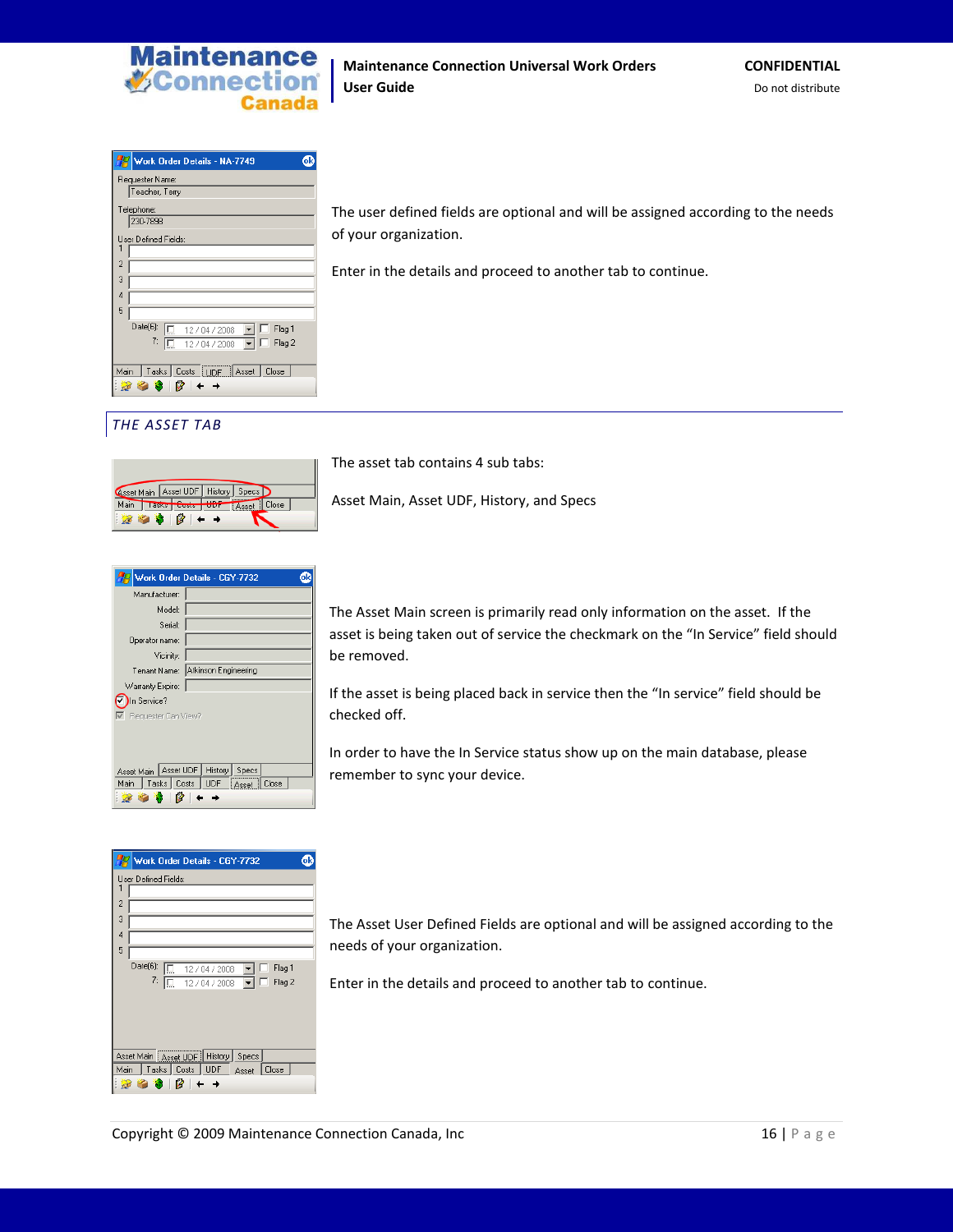

### **Maintenance Connection Universal Work Orders CONFIDENTIAL User Guide** Do not distribute

|                            | Work Order Details - CGY-7732<br>oŀ        |
|----------------------------|--------------------------------------------|
| Closed                     | Description                                |
| 8/21/2007                  |                                            |
| 5/16/2007                  | L-04 : Lighting, Outside : kkffiffhg l     |
| 1/31/2007                  | t                                          |
| 10/25/2006                 | A-01 : Air Dryer :                         |
| 10/17/2006                 | A-11 : Air Handler Unit :                  |
| 9/8/2003 3:                | : Fixed and completed.                     |
|                            |                                            |
| Asset Main   Asset UDF     | Specs<br>History                           |
| Main                       | Tasks   Costs<br>UDF<br>Close<br>i Asset ∃ |
| - 13<br><b>Participate</b> |                                            |

**Asset History**  $\bullet$ WOID: SF-PP-2812 Proc ID: Proc Name: Closed: 9/8/2003 3:26 PM Comments: Fixed and completed.  $\Box$  $\div$  +

The History Tab will display a list of past work orders issued on this Asset.

Double click the WO to view the details.

You can cycle through the past work orders using the left and right arrow keys at the bottom left of the screen.

Click the white X at the top right of the screen when complete.

| Work Order Details - CGY-7732              |         |
|--------------------------------------------|---------|
| Name                                       | Optimal |
| ANSI                                       |         |
| <b>Exterior Finish</b>                     |         |
| <b>Exterior Material</b>                   |         |
| <b>Exterior Paint Color</b>                |         |
| <b>Insulation Class</b>                    |         |
| <b>Insulation Thickness</b>                |         |
| Insulation Type                            |         |
| Mileage                                    |         |
| Roof Area                                  |         |
| Roof Slope                                 |         |
|                                            |         |
| Asset Main   Asset UDF<br>History<br>Specs |         |
| Tasks   Costs<br>UDF<br>Main<br>Asset      | Close   |
|                                            |         |

The Specs tab under Asset lists out all the pertinent specifications about the asset as well as the optimal setting for the specification.

To view detailed information on any spec click on it to open.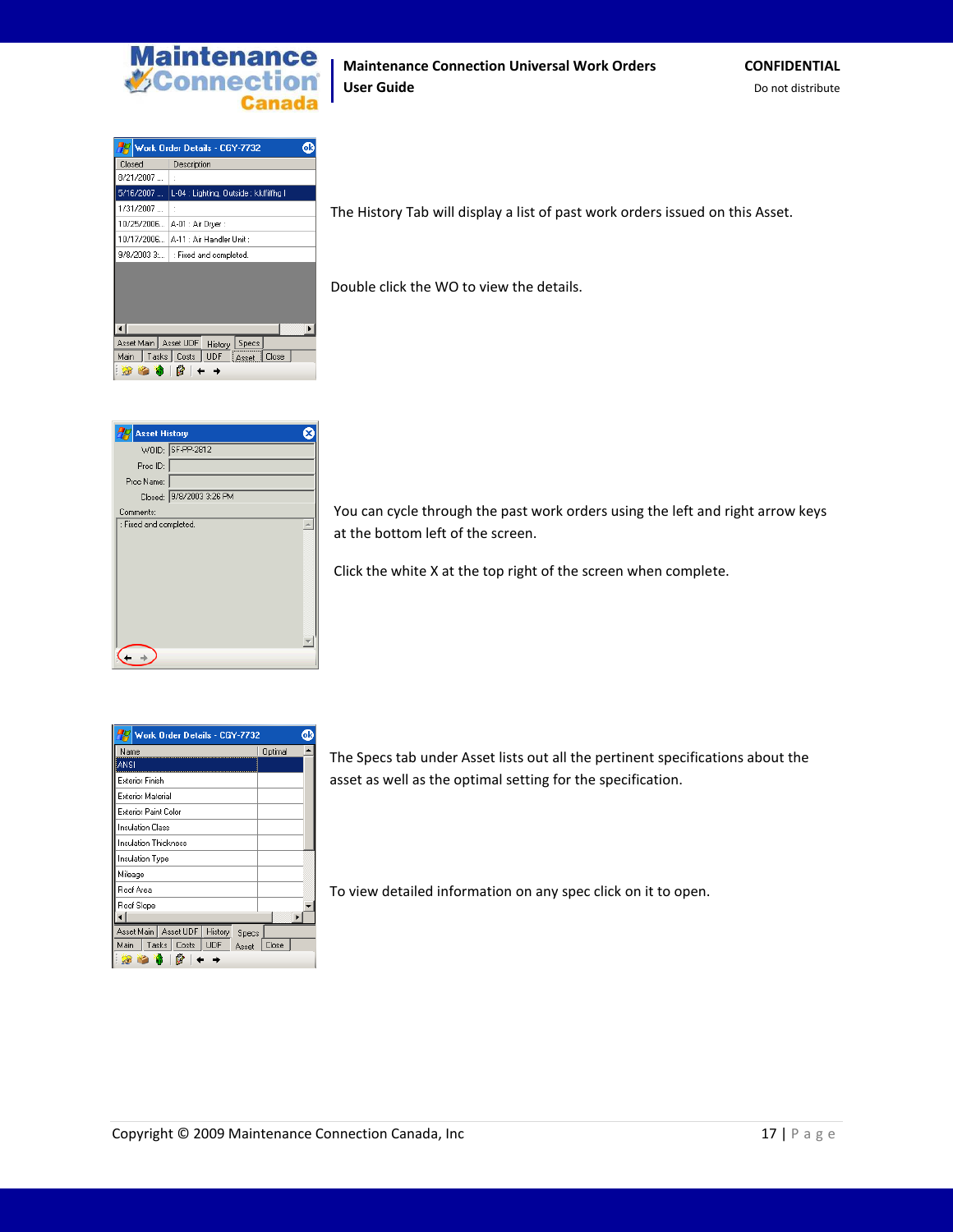

| Asset Specification - Amps, Full-Load | ×              |
|---------------------------------------|----------------|
| Name: Amps, Full-Load                 |                |
| Values:                               |                |
|                                       | O              |
|                                       | $\overline{B}$ |
|                                       | 123            |
| Min:                                  |                |
|                                       |                |
| Max:                                  |                |
|                                       |                |
| Optimal:                              |                |
|                                       |                |
|                                       |                |

Any other values regarding the spec will be displayed.

This information is for reference only.

# <span id="page-17-0"></span>*CLOSING A WO*



To close a work order, begin by clicking the close tab as show to the left.





To complete the work order fill out/adjust the Responded at, Complete Date/Time and Labor Report fields and then click on "OK" to complete.

To enter the current date & time click the calendar button to the right of the date fields.

To enter a specific date, click on the drop down box to the right of the date field and pick a date from the calendar.